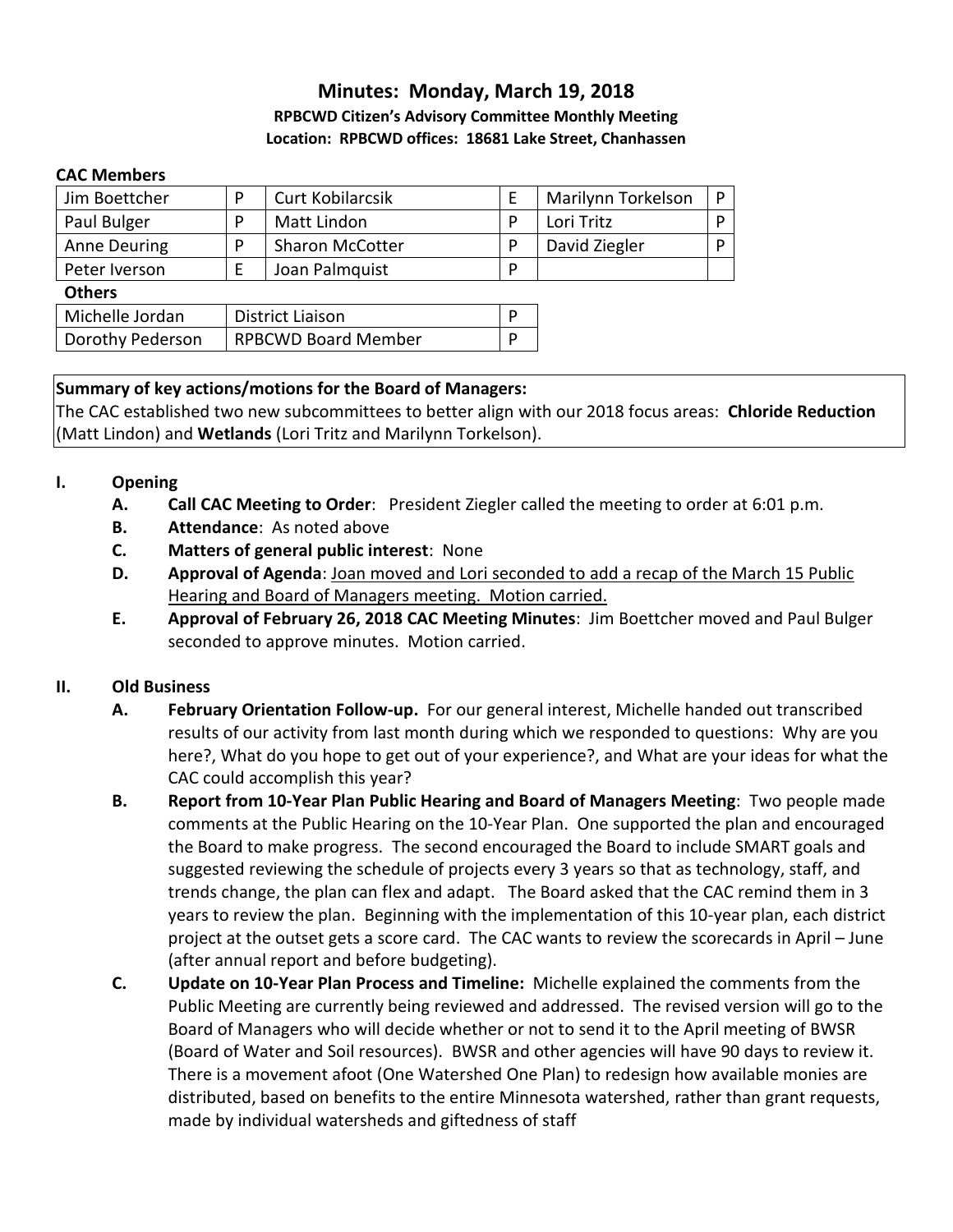(http://www.bwsr.state.mn.us/planning/1W1P/1W1P\_Guiding\_Principles.pdf). See Addendum.

Claire has been meeting with the "Local Government Roundtable" on this issue.

## **D. Review of 2018 Priorities:**

- 1. 10-Year Plan implementation: We will continue to be involved.
- 2. Ground Water conservation and reuse: We have a dedicated subcommittee.
- 3. Wetlands: We established a subcommittee to align with wetlands including Lori Tritz and Marilynn Torkelson. WHEP (Wetland Health Evaluation Program) is a great resource. The 10-Year Plan does stipulate the development of a wetland inventory.
- 4. Chloride Reduction: We established a subcommittee to align with chloride reduction including Matt Lindon. We can all continue to speak out when we see opportunities and promote, lower salt use, city water softening or more advanced in home softeners rather than using older, salt intensive, in-home softening systems.
- 5. Creek restoration: We want to stay on top of this issue, but don't feel a subcommittee is necessary because of the well defined CRAS (Creek Restoration Action Strategy). Additionally, the proposed rule change, Channel Diversion, will likely have the greatest affect on creek restoration. Cities that have reviewed this rule change have been concerned about the additional maintenance required of the smaller, 2-year aperture required. There will be a workshop dedicated to the Channel Diversion rule change before the next Board of Managers meeting at 5:30 pm.
- 6. 50<sup>th</sup> Anniversary planning: We will await Michelle's lead and support events as they arise.
- 7. E&O: Education and Outreach is a major part of all of our activities and should not be a separate priority. To be removed.
- 8. Scenic Heights: We will continue to support the Scenic Heights project, but it does not need us to make it a priority. To be removed.

Michelle will place the 6 remaining 2018 Priorities on the website under the CAC description.

### **III. New Business**

- **A. Interface with other CACs:** We have had contact with two CACs that may potentially desire mentoring, the Coon Creek WD and Prior Lake/Spring Lake WD. David will contact the administrators to understand better how we can assist or reciprocate. Michele suggested, if appropriate, the June 20-21 event would be a good opportunity to have a meet-up. Dorothy Pederson reminded us that she left a CD with CAC inventory data. 9-Mile WD would also be a good partner.
- **B. Website Update:** Michelle handed around the most recent update of website. The goal is to have it live by the end of June. She hopes to have final mockup for CAC to review at May meeting.
- **C. Landscaping for Water Quality:** As a member of WildOnes Chapter, Marilynn taught an Eden Prairie Adult Ed class on Landscaping for Water Quality. 10 people attended Marilynn's class. It went well, with good questions. She handed out info on cost share. Marilynn will send us her slides and present to us next month. Looking forward to it!

# **D. Updates from subcommittees as available**

**1. Storm Drains**: Sharon met with the Silver Lake Association. They are well informed and onboard. They made a plan for stenciling and maintaining storm drains beginning nearest the lake and then moving upland. The next meeting is April 10. Discussion ensued about the effectiveness of stenciling. It is purely an education and awareness tool. And the very temporariness of it enhances the effectiveness, in that every time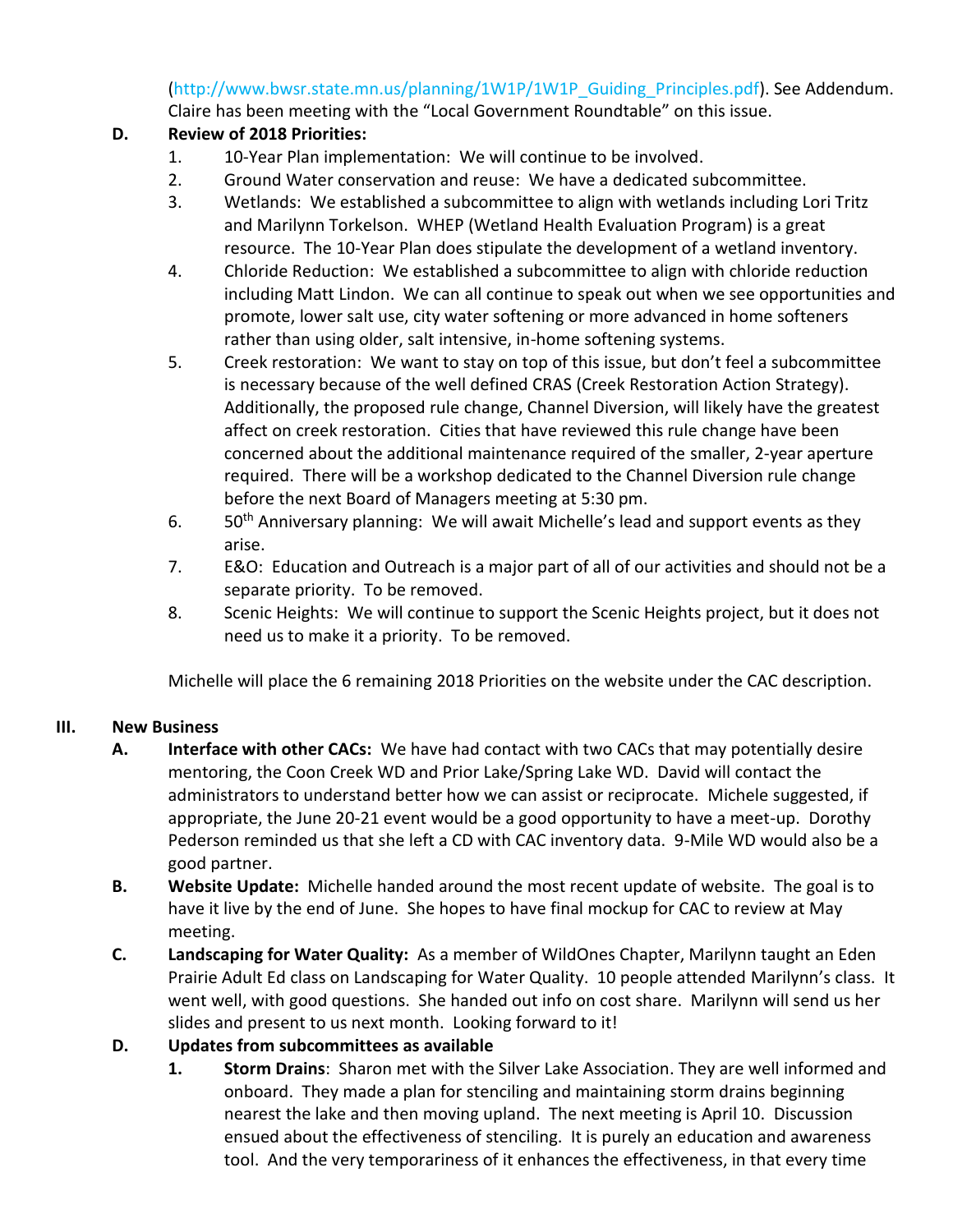the stenciling needs renewing another group is educated. Michelle explained the background of Adopt-a-Drain and CleanWaterMinnesota. Sharon will work with Deirdre Coleman from the Fresh Water Society to help build a temporary database of drain assignments until the city is mapped to the larger Adopt-a-drain.org program.

- **2. Ground Water:** Paul said there is lot of confusion about what is the District's role in protecting groundwater. We could help define that.
- **3. Silt Sock**: Anne reported that she is moving forward with a new product, EZ flow mats, for total storm drain hygiene that is ten times as expensive as the silt sock. She will meet with the City of Minnetonka to get approval. Dorothy suggested using the mats on her, privately owned, street. Paul suggested using our education budget to acquire 5 of the mats for education purposes. Anne will do the preliminary testing, then apply for a cost share grant to continue the work on a wider basis.
- **4. Speaker's Bureau:** Joan is going to record Michelle's presentation to add to our stable of presentations. The resource from Rochester is coming through. We have gathered a lot of materials. We have enough to work with. Yay!
- **5. Update on status of Sustainability Class:** Lori thanked us for all the input on her presentation. The link is live on Conservation Minnesota website: [https://www.conservationminnesota.org/event/eden-prairie-beginners-guide-to](https://www.conservationminnesota.org/event/eden-prairie-beginners-guide-to-sustainability-water/)[sustainability-water/](https://www.conservationminnesota.org/event/eden-prairie-beginners-guide-to-sustainability-water/) Let Lori know if you want to be involved. Michelle will make sure it gets on the website.

# **IV. Looking Ahead and Adjournment**

# **A. 2018 April 15 CAC agenda items**

- 1. State of the Water Update (David)
- 2. Interface with other CACs
- 3. Summary of Channel Diversion workshop
- 4. Lori's presentation: Beginners Guide to Sustainability
- 5. Marilynn's presentation: [Landscaping](https://www.conservationminnesota.org/event/landscaping-for-water-and-quality-of-wildlife/) for Water and Quality of Wildlife
- 6. (May agenda: Final Website mockup)

# **B. Upcoming events**

- 1. Turf Maintenance Workshop, March 22, 9:00 am, 18681 Lake Drive East
- 2. Fresh Water Society 2018 State of Water Conference, April 11 14
- 3. RPBCWD Board of Managers Workshop (5:30 pm) and meeting (7:00 pm), April 4 at, 18681 Lake Drive East
- 4. RPBCWD CAC meeting April 16 at 6:00 pm, 18681 Lake Drive East
- 5. Beginners Guide to Sustainability: April 14, 21, 28, May 5 (1:00 to 3:00 pm, 565 Prairie Center Dr)
- 6. Table-ing Opportunity: April 7 Animal Open House. Noon to 4:00 Let Michelle know if you can help. (Let Michelle know if you hear of other good tabling events.)
- 7. Eden Prairie, Arbor Day Walk and Green Fair, April 28, 10:00 am to noon.
- 8. Wetland Walk May 19 with Zach and Terry, Details to be determined.
- 9. Turf to Fescues Workshop with Carver WMO and 9-Mile Creek WD, June 25 (Chanhassen Library) and July 12 (further east) 6:30 to 8:00

### **C. Adjourn CAC meeting:**

1. Joan moved and Paul seconded to adjourn. Motion carried. Meeting adjourned at 8:13 pm.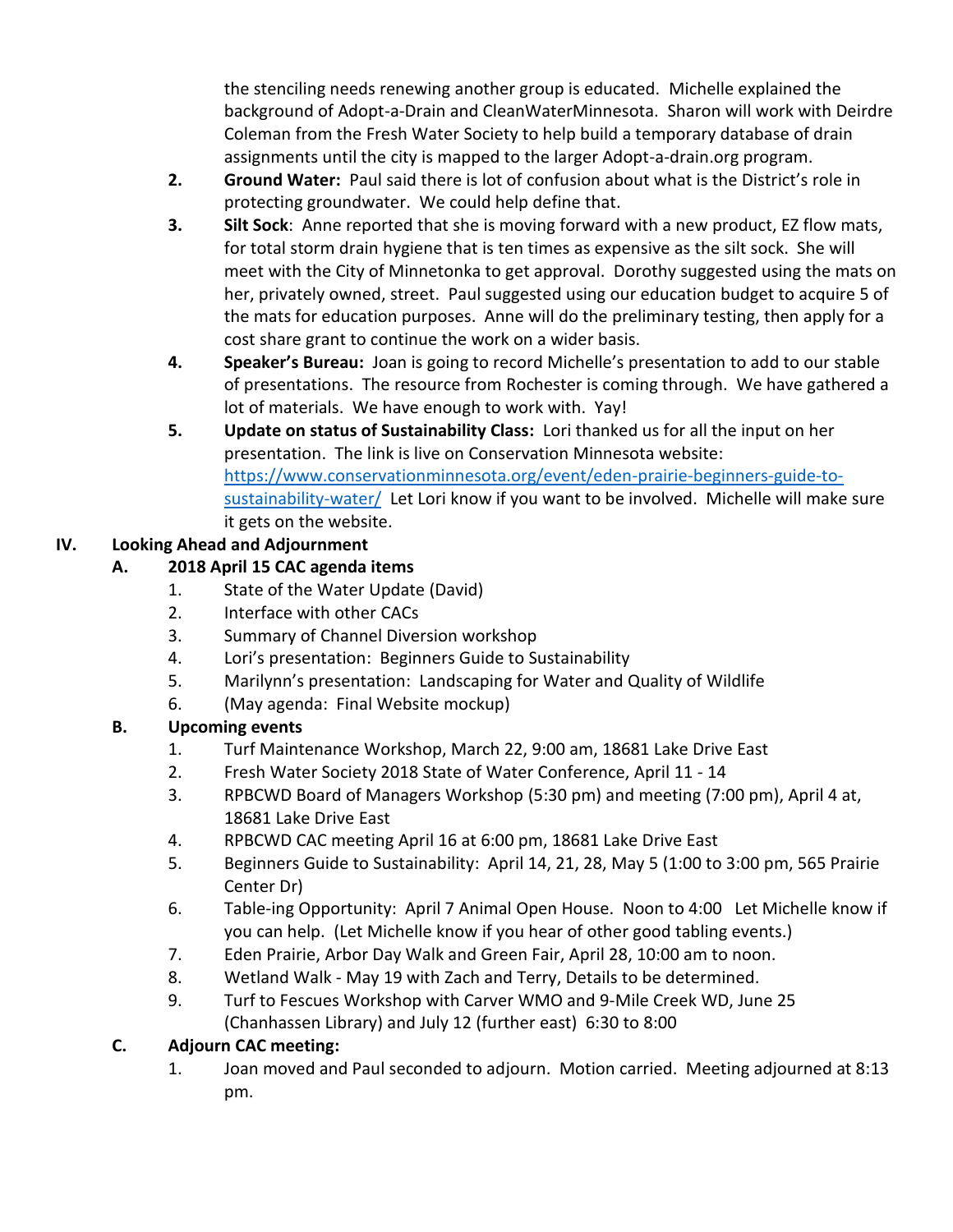**Addendum: One Watershed, One Plan Guiding Principles**

December 18, 2013

- **Vision: BWSR's vision for One Watershed, One Plan is to align local water planning on major watershed boundaries with state strategies towards prioritized, targeted and measurable implementation plans – the next logical step in the evolution of water planning in Minnesota.**
- **Purpose: The purpose of this document is to further outline the One Watershed, One Plan vision through providing the guiding principles that will direct and influence the program's future policies and procedures.**
- One Watershed, One Plan will result in plans with prioritized, targeted, and measurable implementation actions that meet or exceed current water plan content standards. One Watershed, One Plan will set standards for plan content that will be consistent with or exceed the plan approval standards currently in place for local water plans. Most existing water management plans contain adequate inventories of resources and assessment of issues. One Watershed, One Plan will build from this point, with an expanded focus on prioritized, targeted, and measureable implementation of restoration and protection activities. The intent is for these future water plans to use existing plans, local knowledge and other studies and planning documents—including Watershed Restoration and Protection Strategies developed through the Minnesota Pollution Control Agency—to establish plans with clear implementation timelines, milestones, and cost estimates that will address the largest threats and provide the greatest environmental benefit unique to each watershed.
- One Watershed, One Plan is not an effort to change local governance. Local governments have been at the forefront of water management dating back to 1937 with the formation of the State's first soil and water conservation district. One Watershed, One Plan is intended to utilize the existing structures of counties, soil and water conservation districts, watershed districts and Metropolitan watershed management organizations by increasing collaboration and cooperation across political boundaries.
- One Watershed, One Plan will strive for a systematic, watershed-wide, science-based approach to watershed management; driven by the participating local governments. It is important for all communities to take part in managing their watersheds through goal setting, monitoring, restoring and protecting water resources and local habitats and ensuring a good quality of life for all who live, work, and recreate in those spaces. A decided "bottom up" approach for water management—allowing the key discussions of major water resource issues, concerns, problems, goals and objectives and potential solutions to originate and be first fully vetted at the stakeholder level—is envisioned. Expanding involvement and collaboration at the ground-level creates greater buy‐in and support at all levels of government.
- One Watershed, One Plan will use the state's delineated major watersheds (8-digit hydrologic unit codes or HUC8) as the starting point for defining the preferred scale for local watershed management planning. The Local Government Water Roundtable (LGWR), a collaboration between the Association of Minnesota Counties, the Minnesota Association of Watershed Districts, and the Minnesota Association of Soil and Water Conservation Districts, determined it is in the public interest to manage ground and surface water resources from the perspective of watersheds and aquifers and to achieve protection, preservation, enhancement, and restoration of the state's valuable water